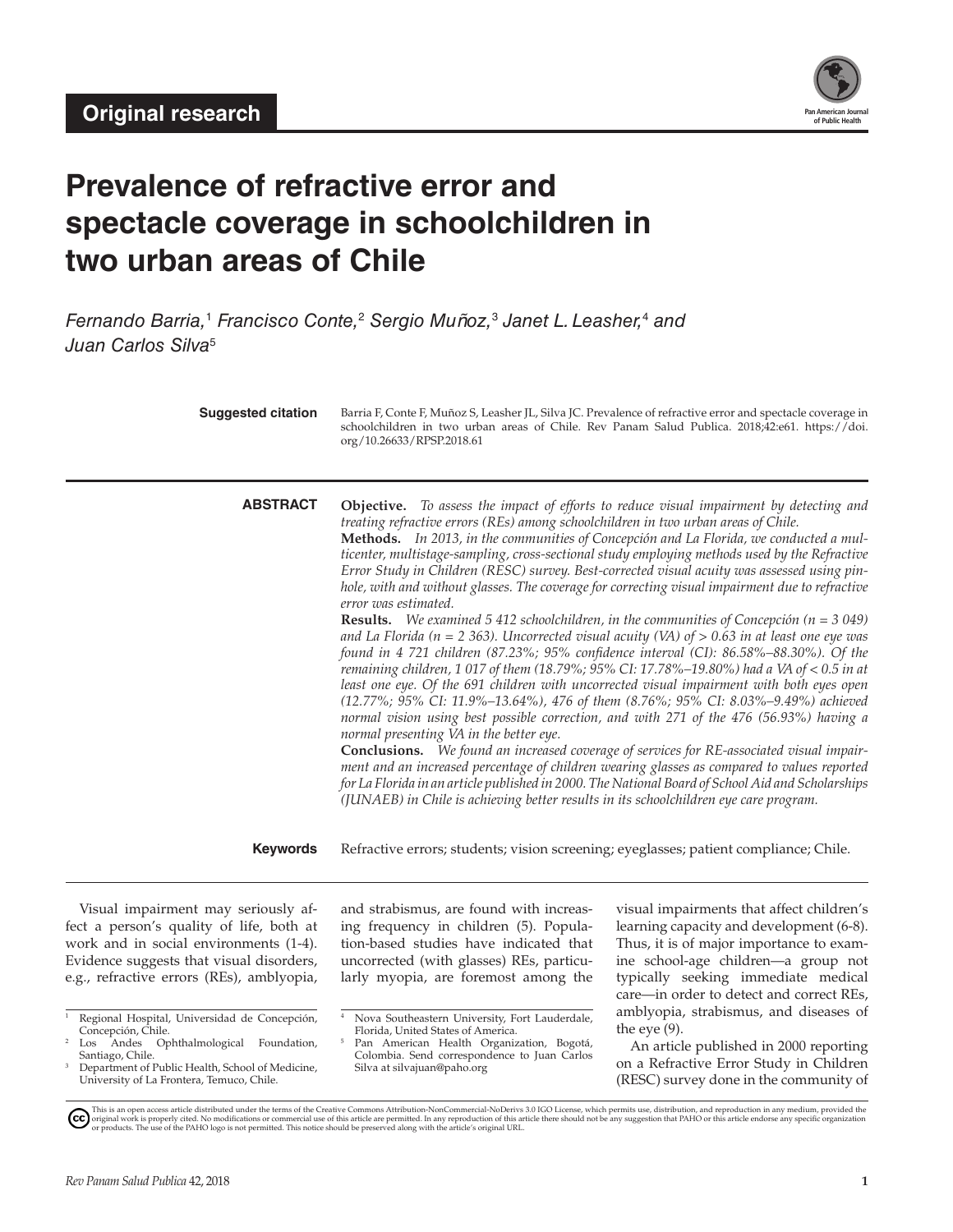La Florida, Chile, indicated that the prevalence of visual impairment associated with REs was 7% overall (10). Only 24% of children with uncorrected visual acuity of  $\leq 0.5$  (using the Logarithm of the Minimum Angle of Resolution (Log-MAR) chart) wore glasses at the time of the exam. Since then, there have been no other studies published in peer-reviewed indexed journals on the prevalence of refractive error in Chilean school-age children. Furthermore, only one known published study addresses the coverage and effectiveness of the Chilean National Board of School Aid and Scholarships (Junta Nacional de Auxilio Escolar y Becas (JUNAEB)) program for detecting and treating REs in children, with a very small sample size of 270 in the community of Concepción, Chile (11). JUNAEB is a national program of the Ministry of Education that performs detection and correction of refractive errors by providing eyeglasses for low-income public school students (12).

The objectives of this study were to: (i) estimate the prevalence of visual impairment in school-age children (5–19 years of age) in the communities of La Florida and Concepción, Chile; (ii) determine the causes of these visual impairments; and (iii) learn the frequency of use of ophthalmic spectacles in this population. Our intent was to assess the current epidemiologic status of visual impairment in school-age children in La Florida and Concepción, and to assess the current response of JUNAEB in the two communities, comparing our results with those of the RESC study on La Florida published in 2000 (10).

# **MATERIALS AND METHODS**

This investigation was a two-center, multistage-sampling, cross-sectional study of a representative sample of schoolchildren 5–19 years old attending public schools in the urban areas of La Florida (Santiago metropolitan region) and Concepción (Biobío region). In 2013 the study was approved by the ethics committee of the Faculty of Medicine of the University of Concepción, Concepción, Chile.

The population of school-age children in Concepción consists of 41 842 students attending 81 public schools, and in La Florida it consists of 66 849 attending 140 public schools. Our sample under investigation comprised 47 public schools—22

according to geographic criteria. All children from one class per each educational level (comprised of kindergarten, six levels of basic education, and four of secondary school) were examined. The class was randomly selected from each level in the randomly selected schools. The RESC protocol (10, 13-21) was modified slightly to use the public school population instead of the census population, and the age group range for subjects was expanded from 10 to 15 years old in the RESC protocol to 5 to 19 years of age in our study.

We compared outcomes between these two communities, and conducted a change analysis in La Florida between these study results and the ones reported on in 2000 (10). Calculation of sample size was based on previously reported prevalence data of REs per age group. We calculated the 95% confidence interval (95% CI), 20% relative error, and effects of specific design per each age group. Based on the 2000 report, we assumed RE prevalence of 5% for children 5–9 years old, 6.5% for those 10–13 years old, and 10% for those 14– 19 years old. By correcting the sample size by rejection (12%) and effect of differential design per age group (1.05, 1.25, and 1.50, respectively), the sample size required for the study was determined to be 5 617 children (5–19 years old). The total sample comprised equal numbers from each community. For the purpose of simplifying the sampling and field work for the study, group numbers were essentially uniform across the three age groups.

Children were examined at their schools from March to December 2013. Examinations were performed by trained ophthalmic assistants, certified in measuring LogMAR visual acuity (VA). A practical exercise was also carried out for all trainees. The VA was tested in a lightson classroom setting with a Tumbling E illiterate ETDRS chart for 13 feet (4 meters) (Good Lite Company, Elgin, Illinois, United States of America).

Survey data were recorded on a previously validated visual examination form (10, 22). Children who were absent on the day of the examination were not necessarily followed up on the very next day,

in an effort to prevent them from being prepared by wearing their spectacles.

All participants were asked about their spectacle use. VA was measured through a chart of LogMAR optotypes, starting with the upper line 0.1 (20/200) and recording the lowest level at which the student achieved at least four optotypes. The right eye was examined first, followed by the left eye, occluding the contralateral eye in each case. If the child wore glasses, the presenting VA was measured with glasses, followed by measuring uncorrected vision without glasses. If the evaluated vision was < 0.63, a pinhole was used to estimate best-corrected VA.

For the sensory-motor evaluation, binocular motor function was assessed by means of the cover test at 0.5 and 4 m. Binocular vision was assessed using the Stereo Fly test at 30 cm. (Stereo Optical Co, Inc., Chicago, Illinois, United States). Both external and anterior segment examinations were performed using a penlight, a 20 diopter condensing lens, and a direct ophthalmoscope.

Children with vision  $\leq 0.5$  LogMAR (20/40 Snellen) received complete ophthalmological examinations, conducted by an ophthalmologist, in both Concepción and La Florida. Eye examinations were performed with pupil dilation and cycloplegia (cyclopentolate 1%). Refraction was achieved by refractometry, using an auto refractometer (KR-800 Auto Kerato-Refractometer, Topcon Medical Systems, Inc., Oakland, New Jersey, United States), and confirmed by retinoscopy. REs were defined by subjective refractive correction with: (i) spherical equivalents of less than < –0.40 diopters (myopia) or  $> +2.00$  diopters (hyperopia); (ii) astigmatism > 0.75 diopters (10); (iii) improvement of vision with or without pinhole; (iv) and/or no additional organic pathology. To determine the major cause(s) of the visual impairment, i.e., if VA did not improve to ≥ 20/32 with refraction, the anterior segment and lens were examined by slit-lamp biomicroscopy, and the posterior pole was examined by indirect ophthalmoscopy.

Children who wore glasses and those whose uncorrected vision lessened when their glasses were removed were added to the RE group, and their eyeglasses were measured by lensometry. Children not attending ophthalmologic consultations were classified as "possible REs." If strabismus, amblyopia, or other eye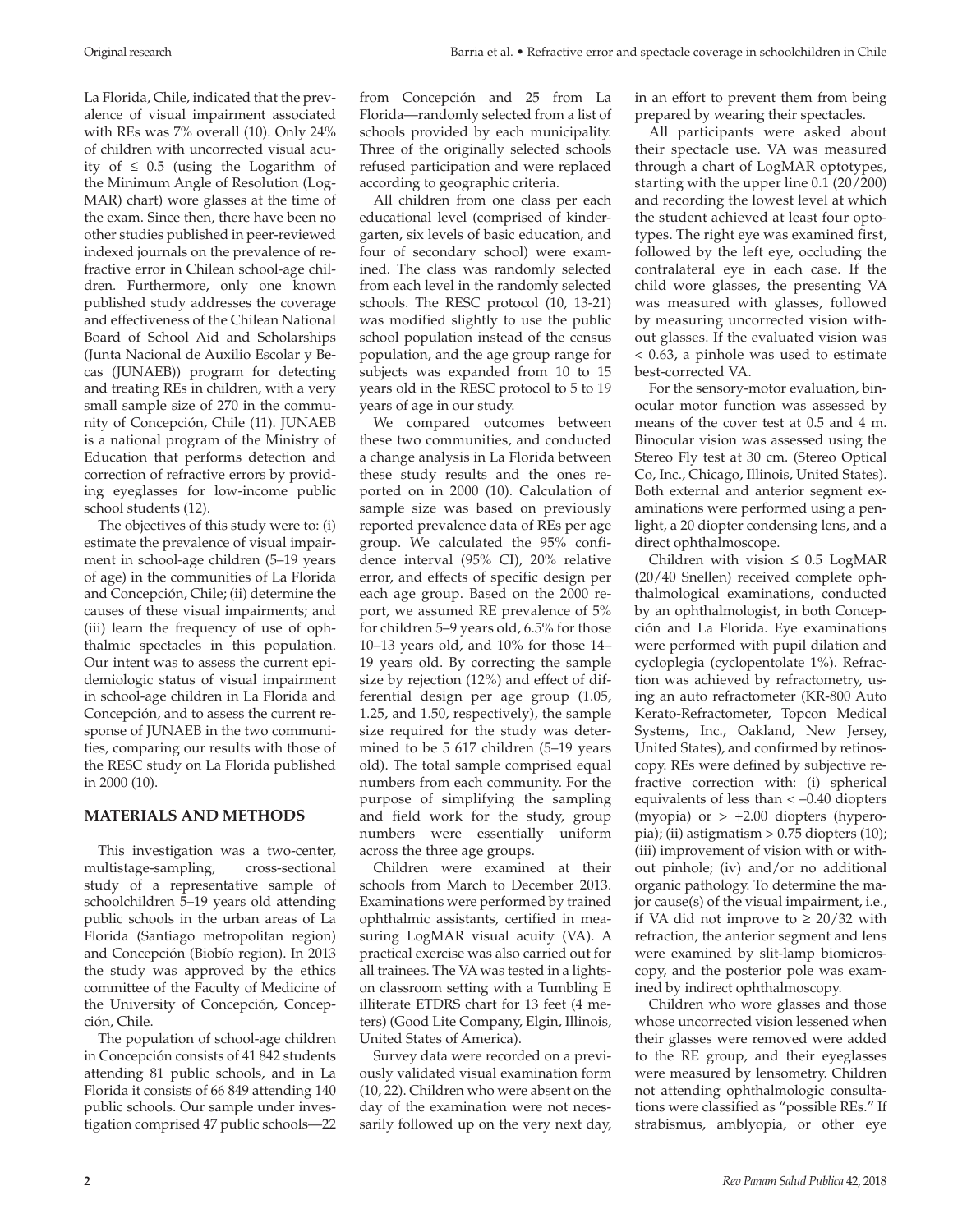pathology was detected, the children were directed to the reference hospital. All children with REs were provided eyeglasses at no cost by the JUNAEB program.

Visual impairment refractive error correction coverage was defined as the percentage of visually impairing refractive error that was corrected to  $\geq 0.63$  or better in the best eye. Spectacle coverage was defined as the percentage of met need divided by the combined met and unmet refractive error need.

# **Data management and analysis**

School data forms were reviewed in the field for accuracy and comprehensiveness before computer data entry. Data were captured after each cluster using Microsoft Access software (Microsoft Corp., Redmond, Washington, United States). Consistency among related measurements was checked with a computerized data-cleaning program (Microsoft Corp.). Statistical analyses were performed using version 2009 STATA 11 software (StataCorp LP, College Station, Texas, United States). VA categories comprised vision of  $\geq 0.63$  in both eyes or  $\geq$  0.63 in the better eye, 0.32–0.5 in the better eye, 0.12–0.25 in the better eye, and ≤ 0.1 in the better eye. Calculation of  $95%$ CIs was accomplished with adjustment for clustering effects.

Informed consent was obtained for each child. An informed consent template, detailing the objectives of the study, examinations, and tentative dates, was submitted to parents in advance of the study. Parents were encouraged to ask any questions they had before signing the consent.

#### **RESULTS**

# **Study population**

The sample comprised 5 617 students, 5 420 (96.35%) of whom were screened during the period of March to December 2013; 8 cases were discarded because of poor records. A total of 3 049 (56.33%) students were from Concepción, and 2 363 (43.66 %) were from La Florida. Of the 47 schools initially selected, 3 of them declined to participate and were thus excluded; they were replaced by 3 schools selected according to geographic proximity. Urban schools from Concepción (n = 22) and La Florida (n = 25) were

evaluated. Of the 5 412 students surveyed from these schools, 2 824 (52.18%) were girls and 2 588 (47.82 %) were boys. The average age of children was 11 years and 6 months, with a standard deviation (SD) of 3 months; sample sizes were uniform across the age groups (Table 1).

# **Visual acuity**

Normal uncorrected VA  $(≥ 0.63)$  in at least one eye was found in 4 721 (87.44%; 95% CI: 86.58%–88.30%) of schoolchildren (Table 2); 1 017 (18.79%; 95% CI; 17.78%–19.80%) children had a vision ≤ 0.5 in at least one eye; and 691 (12.77%; 95% CI: 11.9%–13.64%) were visually impaired with both eyes open. There was a slightly higher prevalence of normal uncorrected VA in children from La Florida (83.16%; 95% CI: 81.59%–84.61%) than in those from Concepción (79.69%; 95% CI: 78.23%–81.09%). Similarly, the pinhole prevalence of  $VA \geq 0.63$  for both eyes in La Florida was 92.42% (95% CI: 91.28%– 93.42%) and in Concepción was 88.95% (95% CI: 87.78%–90.01%). Visual acuity of ≤ 0.1 in at least one eye was found in 26 (0.48%) children (95% CI: 0.32%–0.70%) in the two communities combined.

Although 783 (14.47%) children reported using spectacles, only 521 (9.62%) children were wearing them at the time of the examination. Presenting VA of  $\geq$ 0.63 in at least one eye, with or without glasses, was found in 4 992 children (92.03%); 420 (7.76%) children remained visually impaired, including 2 (0.04%) who presented with visual acuity  $\leq 0.1$ (Table 2).

A total of 4 896 (90.46%) children achieved normal vision in at least one eye using best possible correction with pinhole, while 516 (9.54%) had a vision  $\leq$  0.5 in at least one eye. Of the 691 children with uncorrected visual impairment in the better eye (12.77%), 215 of them (31.11%) remained visually impaired even with the best possible correction. Conversely, 476 of the 691 children (68.89%) had normal vision while using best correction with pinhole. Of this latter group, 271 (56.93%) had a normal presenting VA in the better eye. In Concepción, out of 456 children (14.96%) with uncorrected visual impairment with both eyes open, 303 children (9.94%) achieved normal vision using best possible correction with pinhole, and 182 (5.97%) had normal presenting visual acuity in the better eye.

**TABLE 1. Number of schoolchildren by age, sex, and community in study of prevalence of refractive error and spectacle coverage in schoolchildren in two urban areas of Chile, 2013** 

| Age   |        | Concepción |       |         | La Florida |         |
|-------|--------|------------|-------|---------|------------|---------|
| (yr)  | Female | Male       | Total | Female  | Male       | Total   |
| 5     | 7      | 6          | 13    | 0       | 0          | 0       |
| 6     | 108    | 102        | 210   | 66      | 66         | 132     |
| 7     | 126    | 129        | 255   | 84      | 99         | 183     |
| 8     | 135    | 122        | 257   | 117     | 102        | 219     |
| 9     | 130    | 121        | 251   | 105     | 96         | 201     |
| 10    | 162    | 125        | 287   | 123     | 96         | 219     |
| 11    | 146    | 164        | 310   | 107     | 89         | 196     |
| 12    | 149    | 142        | 291   | 96      | 67         | 163     |
| 13    | 131    | 118        | 249   | 82      | 74         | 156     |
| 14    | 114    | 114        | 228   | 82      | 92         | 174     |
| 15    | 118    | 103        | 221   | 92      | 105        | 197     |
| 16    | 118    | 87         | 205   | 121     | 109        | 230     |
| 17    | 105    | 90         | 195   | 98      | 93         | 191     |
| 18    | 37     | 25         | 62    | 46      | 39         | 85      |
| 19    | 13     | 2          | 15    | 6       | 11         | 17      |
| Total | 1 599  | 450<br>1   | 3049  | 1 2 2 5 | 138<br>1   | 2 3 6 3 |

*Source:* Prepared by the authors from the study results.

At the time of the study, 60% of children with visually impairing RE presented with normal corrected visual acuity. In La Florida, of 235 (9.96%) children with uncorrected visual impairment in the best eye, 173 (7.26%) achieved normal vision using best possible correction with pinhole, and 89 (3.73%) had normal presenting visual acuity in the better eye. At the time of the study, 51.1% of children with visually impairing RE presented with normal corrected visual acuity (Table 2).

#### **Spectacle wear**

At the time of examination, 328 (10.76%) of the 3 049 Concepción children were wearing spectacles, as were 193 (8.17%) of the 2 363 La Florida children (Table 3). Of the children  $(n = 1 017)$ with an uncorrected visual impairment of  $\leq$  0.50 in one or both eyes, 144 (14.2%) wore glasses, as did 73 (10.6%) of the 691 with visual impairment in both eyes.

The chief self-reported causes for not wearing glasses among the 262 children who had been prescribed, but who were not wearing, spectacles included "I don't like to wear them" ( $n = 139$  cases,  $53.05\%$ ) and "are broken" ( $n = 70$  cases, 26.72%) (Table 4). "Occasional wear" was more frequent in older children (> 14 years) compared to younger (< 14 years) children (11.36% versus 6.38%, respectively),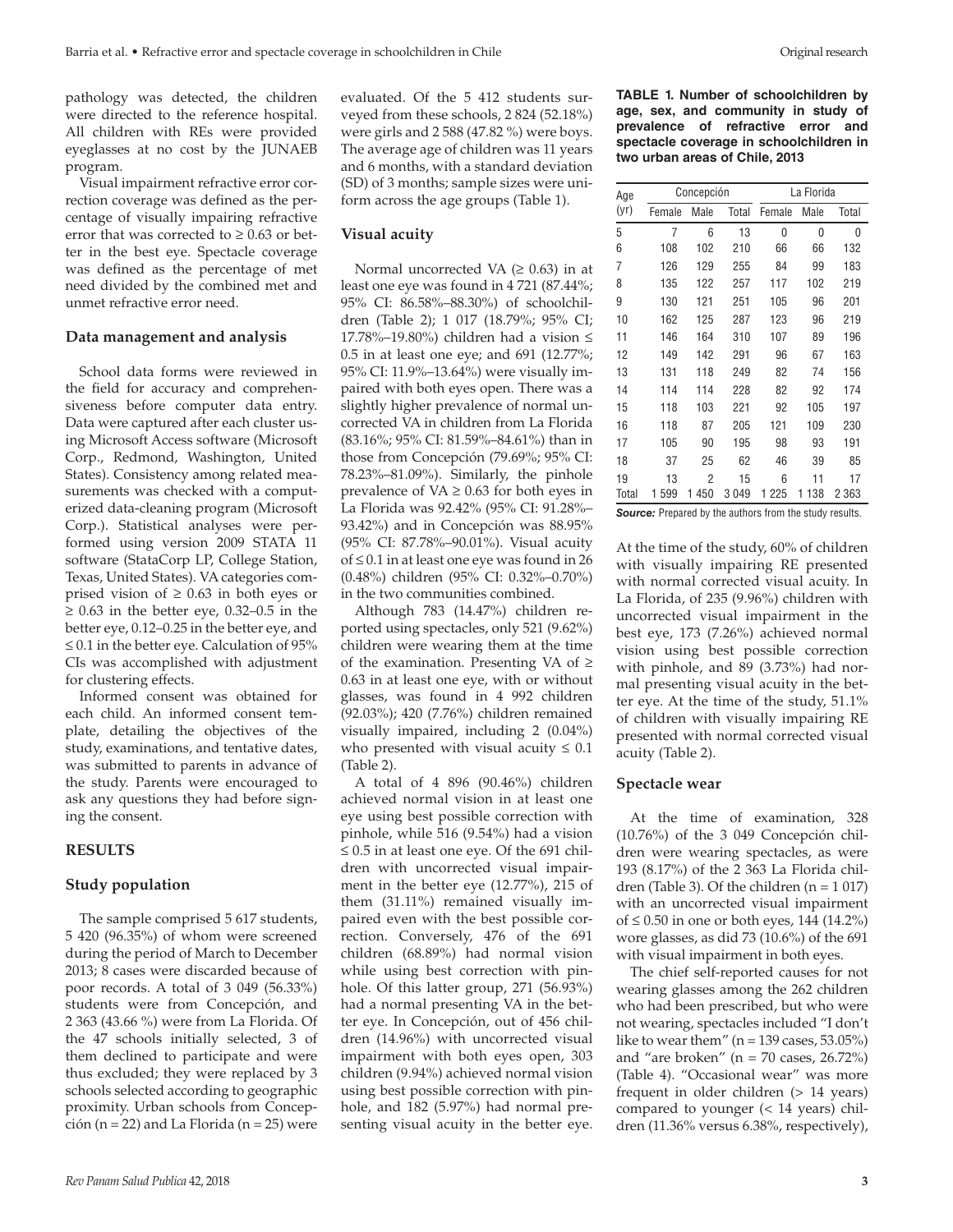while "lost glasses" was more common in children aged 5–9 years compared to older children (12.77% versus 4.55%, respectively).

#### **Referrals to eye care services**

Of 5 412 children surveyed and stud ied, 752 (13.9%) were referred to ophthal mologic examination for having visual impairment in one or both eyes. Of these 752 referred children, 660 (87.76%) were examined, while 92 (12.23%) did not at tend the examination.

If an uncorrected VA improved to nor mal with existing glasses or pinhole, the cause of impairment was considered to be refractive error (RE), even in the pres ence of other pathologies. RE was also considered as being the primary cause when VA did not improve to normal, provided the refraction was myopic/hy peropic and no other pathology was de tected. RE was found in 534 (71.01%) of referred children, and was considered to be the major cause of visual impairment. Of the 752 referred children, 300 (56.2%) were girls. Causes of visual impairment included amblyopia ( $n = 185, 3.42\%$ ), which was more frequent (4.36%) in younger (5–9 years) children compared with older  $(> 14 \text{ years})$   $(2.53\%)$  children; strabismus (n = 115, 2.12%); and undeter mined etiology ( $n = 32, 3.4\%$ ) (Table 5). An additional 4 (0.4%) children pre sented with corneal opacities associated with infection ( $n = 3$ , 0.06%) and trauma  $(n = 1, 0.02\%)$ ; 2 other children  $(0.04\%)$ presented with unilateral ocular trauma (both with vision  $<$  0.1); and 1 child (0.02%) had phthisis bulbi.

# **DISCUSSION**

This report delineates the epidemio logic conditions of schoolchildren in La Florida and Concepción, Chile, in 2013, and the national eye care program responses.

Our 2013 reported prevalence of un corrected visual impairment in school children aged 5-19 years in Concepción and La Florida, which was 16.82% (95% CI: 15.31%–18.33%) in at least one eye, was not was not significantly higher than the prevalence reported for La Florida in the year 2000, which was 15.84% (95% CI: 14.85%–16.83%). Similarly, uncorrected visual impairment in the best eye in the current La Florida study, of 9.94% (95% CI: 8.75%–11.13%), was not statistically

| confidence intervals (Cls) in two urban areas of Chile, 2 |                             | Uncorrected VA             | 2013                         |                           | Presenting VA     |                             |                   | Best-corrected VA |                   |
|-----------------------------------------------------------|-----------------------------|----------------------------|------------------------------|---------------------------|-------------------|-----------------------------|-------------------|-------------------|-------------------|
|                                                           | Concepción                  | La Florida                 | Total                        | Concepcion                | La Florida        | Total                       | Concepción        | La Florida        | Total             |
| Visual acuity category                                    | (adjusted 95% CI)           | (adjusted 95% CI)          | (adjusted 95% CI)            | (adjusted 95% CI)         | (adjusted 95% CI) | (adjusted 95% CI)           | (adjusted 95% CI) | (adjusted 95% CI) | (adjusted 95% CI) |
|                                                           | No. (%)                     | No. (%)                    | No. (%)                      | No. (%)                   | No. (%)           | No. (%)                     | No. (%)           | No. (%)           | No. (%)           |
| $\geq 0.63$ both eves                                     | $(78.23 - 81.09)$           | 985 (83.16)                | 80.14-82.22)                 | $(83.69 - 86.23)$         | 2063 (87.30)      | 4655 (86.01)                | 2712 (88.95)      | 2 184 (92.42)     | $(86.65 - 91.22)$ |
|                                                           | 2 430 (79.70%)              | $(81.59 - 84.61)$          | 4 395 (81.21)                | 2592 (85.01)              | $(85.89 - 88.58)$ | 85.6-86.91                  | $(87.78 - 90.01)$ | $(91.28 - 93.42)$ | 4 896 (90.47)     |
| $\geq 0.63$ better eye                                    | 163 (5.35)                  | 163 (6.90)                 | 326 (6.02)                   | $(5.21 - 6.90)$           | $(5.58 - 7.58)$   | 337 (6.23)                  | 184 (6.03)        | 117 (4.95)        | 301 (5.56)        |
|                                                           | $(4.60 - 6.20)$             | $(5.94 - 7.99)$            | $(5.41 - 6.68)$              | 183 (6.00                 | 154 (6.51         | $(5.61 - 6.9)$              | $(5.24 - 6.93)$   | $(4.14 - 5.90)$   | $4.98 - 6.20$     |
| $0.32$ to $0.5$ better eye                                | 353 (11.58)                 | 179 (7.58)                 | 532 (9.83)                   | $(7.34 - 9.29)$           | 129 (5.46)        | $6.38 - 7.75$               | 149 (4.89)        | 54 (2.29)         | 203 (3.75)        |
|                                                           | $(10.49 - 12.76)$           | $6.57 - 8.71$              | $(3.06 - 10.65)$             | 252 (8.27)                | $(4.61 - 6.45)$   | 381 (7.04)                  | $(4.17 - 5.71)$   | $(1.75 - 2.97)$   | $3.27 - 4.29$     |
| $0.12$ to 0.25 better eye                                 | $(2.25 - 3.43)$             | $(1.53 - 2.68)$            | 133 (2.46)                   | 20 (0.66)                 | $(0.44 - 1.15)$   | 37 (0.68)                   | $(0.04 - 0.34)$   | 8 (0.34)          | 12(0.22)          |
|                                                           | 85 (2.78)                   | 48 (2.03)                  | $(2.07 - 2.90)$              | $(0.42 - 1.01)$           | 17 (0.73)         | $0.49 - 0.94$               | 4(0.13)           | $(0.16 - 0.67)$   | $(0.12 - 0.39)$   |
| $\leq 0.1$ better eye                                     | 18(0.59)<br>$(0.37 - 0.93)$ | 8(0.33)<br>$(0.16 - 0.67)$ | 26 (0.48)<br>$(0.32 - 0.70)$ | $(0.01 - 0.2)$<br>2(0.07) | (0.0)             | 2(0.04)<br>$(0.009 - 0.14)$ | (0.0)             | (0.0)             | 0(0.0)            |
| Total                                                     | 3049(100.00)                | 2 363 (100.00)             | 412 (100.00)                 | 3 049 (100.00             | 2 363 (100.00)    | 5412 (100.00                | 3049(100.00)      | 2 363 (100.00)    | 5412 (100.00)     |
| Source: Prepared by the authors from the study results.   |                             |                            |                              |                           |                   |                             |                   |                   |                   |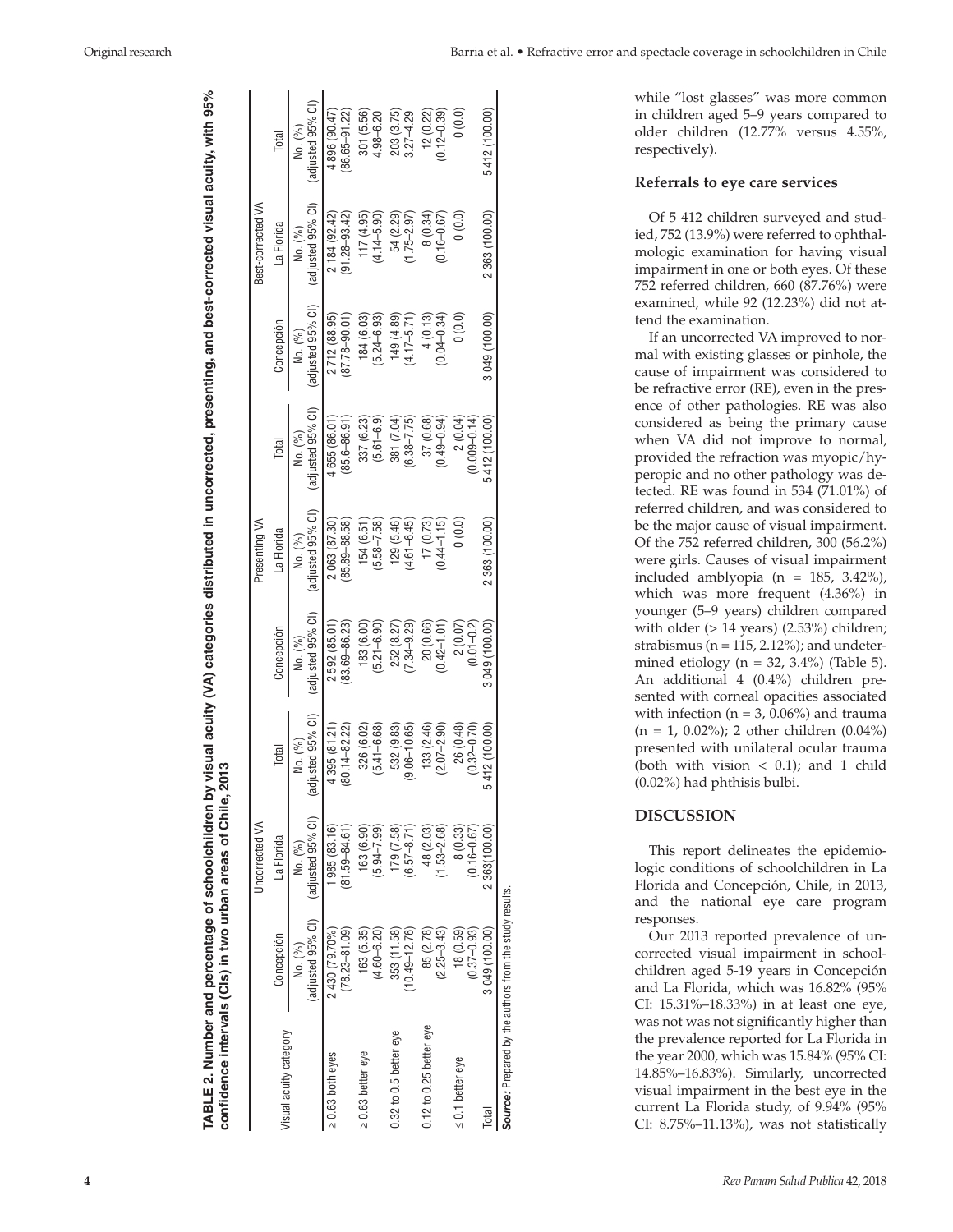**TABLE 3. Number and percent of schoolchildren wearing spectacles in Concepción and La Florida, Chile, 2013a**

|                         |     | Concepción    |     | La Florida    |     | Total         |  |
|-------------------------|-----|---------------|-----|---------------|-----|---------------|--|
| Visual acuity category  | No. | $\frac{0}{0}$ | No. | $\frac{0}{0}$ | No. | $\frac{0}{0}$ |  |
| $\geq$ 0.63 both eyes   | 226 | 7.41          | 151 | 6.39          | 377 | 6.97          |  |
| $\geq$ 0.63 better eye  | 47  | 1.54          | 24  | 1.02          | 71  | 1.31          |  |
| 0.32 to 0.5 better eye  | 53  | 1.74          | 16  | 0.68          | 69  | 1.27          |  |
| 0.12 to 0.25 better eye | 2   | 0.07          | 2   | 0.08          | 4   | 0.00          |  |
| $\leq$ 0.1 better eye   | 0   | 0.00          | 0   | 0.00          | 0   | 0.00          |  |
| Total/Overall           | 328 | 10.76         | 193 | 8.17          | 521 | 9.63          |  |

**Source:** Prepared by the authors from the study results.

a The values in the table refer to the number and percent of those within each uncorrected visual acuity category wearing spectacles**.**

**TABLE 4. Number and percentage of children's reasons for not wearing spectacles among those students who reported using spectacles but were not wearing them at the examination in Concepción and La Florida, Chile, in 2013** 

| Reason                         | No. | $\frac{0}{0}$ |
|--------------------------------|-----|---------------|
| Don't like glasses             | 139 | 53.05         |
| Glasses broken                 | 70  | 26.72         |
| Occasional use                 | 28  | 10.69         |
| Lost glasses                   | 16  | 6 11          |
| Did not get the glasses        | 5   | 1.91          |
| Bad visual acuity with glasses | 4   | 1.53          |
| Total                          | 262 | 100.00        |
|                                |     |               |

**Source:** Prepared by the authors from the study results.

different from that reported in the 2000 article on La Florida, which was 8.57% (95% CI: 7.81%–9.33%). Since the study populations in both Concepción and La Florida comprise students in urban public schools, there is no apparent explanation as to why uncorrected visual impairment is higher in Concepción.

Taken together, the prevalence of uncorrected visual impairment in the best eye in La Florida and Concepción was 12.77%. That figure was lower than those reported for China, of 27% (21) and 22.3% (17), and for Malaysia, of 17.1% (20), but higher than those reported for New Delhi (6.4%) (18) and for rural India (2.74 %) (17). In a 2008 study of schoolchildren in the city of São Paulo, Brazil, uncorrected visual impairment in the best eye was found to be 4.82% (22). Differences in prevalence among Concepción, La Florida, and São Paulo suggest the influence of other causes besides urbanization, such as genetic, ethnic, or environmental ones.

There was no statistically significant difference in the prevalence of uncorrected normal vision between the value reported in the 2000 article on La Florida

(10) and those of the 2013 studies in Concepción and La Florida. These results are in contrast to ones indicating an increasing prevalence of unaided VA impairment due to myopia, as documented in studies conducted in China (21). The findings in the China studies were attributed to a higher incidence of myopia in the younger generation (23). In the United States, that incidence has also increased in the past 30 years (24). Higher levels of schooling and education are associated with a higher incidence of myopia (25).

In La Florida, out of the 173 children (7.26%) who achieved normal best corrected vision, 51% of them were corrected with spectacles that the JUNAEB program had provided. This figure is in contrast to the 25% reported in the study published in 2000 about the same community, and the 49% in the 2008 São Paulo study (22). These results in La Florida in 2013 are not only successful when compared to the study published in the year 2000, but also similar to or better than urban studies in southern China (16); New Delhi, India (18); and Malaysia (20). The results in Concepción in 2013 are even better than those in La Florida in the same year, with 60% being corrected with spectacles from the national program. In this study in 2013, we found that the percentage of children wearing glasses was higher in Concepción (10.76%) and in La Florida (8.17%) than the 4.65% reported for La Florida in the study published in 2000 (10). This improvement in results is suggestive of increased awareness and higher coverage and effectiveness of the JUNAEB eye care program for schoolchildren, and more compliance in wearing spectacles.

According to personal communications between the authors and JUNAEB management staff and ophthalmologists, there are three factors that could explain

these successful results: 1) having a mandatory long-term schoolchildren health program supported by a law; 2) integration of eye care as part of the schoolchildren health program; and 3) the program's compliance with norms and guidelines with precise criteria for detection, referrals, prescriptions, and treatment.

Other worldwide researchers also suggest that school-based vision screening carried out by teachers and other ancillary personnel may be an effective means of detecting affected children and of improving their visual function with spectacles (26). The study done in Concepción, Chile, in 2010 (11) indicated the effectiveness of providing free spectacles to students and utilizing trained personnel for VA testing to detect visual impairment and REs, in order to improve compliance and reduce unnecessary referrals. Nonetheless, 115 of referred children (15.29%) in this study in 2013 were normal, and only 5 children (0.09%) were uncooperative at the time of the examination, fewer than reported in similar studies (10, 13, 16).

The compliance with spectacle wear was also higher, 66.54% (521 of 783) in 2013, than the 58% reported in Concepción in 2010 (11). Such a result is possibly attributable to recent changes in policies. Teachers now use a template to follow up on the compliance of students who receive eyeglass prescriptions, and the frames have a more acceptable appearance for children.

In this study in 2013, 43.07% of children in Concepción and La Florida still presented with refractive visual impairment but without spectacle correction provided by the JUNAEB program. This was perhaps due to suboptimal compliance vis-à-vis utilization of glasses, as described in a 2010 report on a study in Sydney, Australia (27). An additional factor for presenting refractive visual impairment is a low frequency of vision assessments among schoolchildren aged 5-19 years who develop undetected myopia, as reported by the Collaborative Longitudinal Evaluation of Ethnicity and Refractive Error Study in the United States (28). Such age-group children typically require frequent rescreening, especially those initially found to require refractive correction (29). In our 2013 study, 68 children (1.26%) were in the first grade and may not have been tested and prescribed glasses by the JUNAEB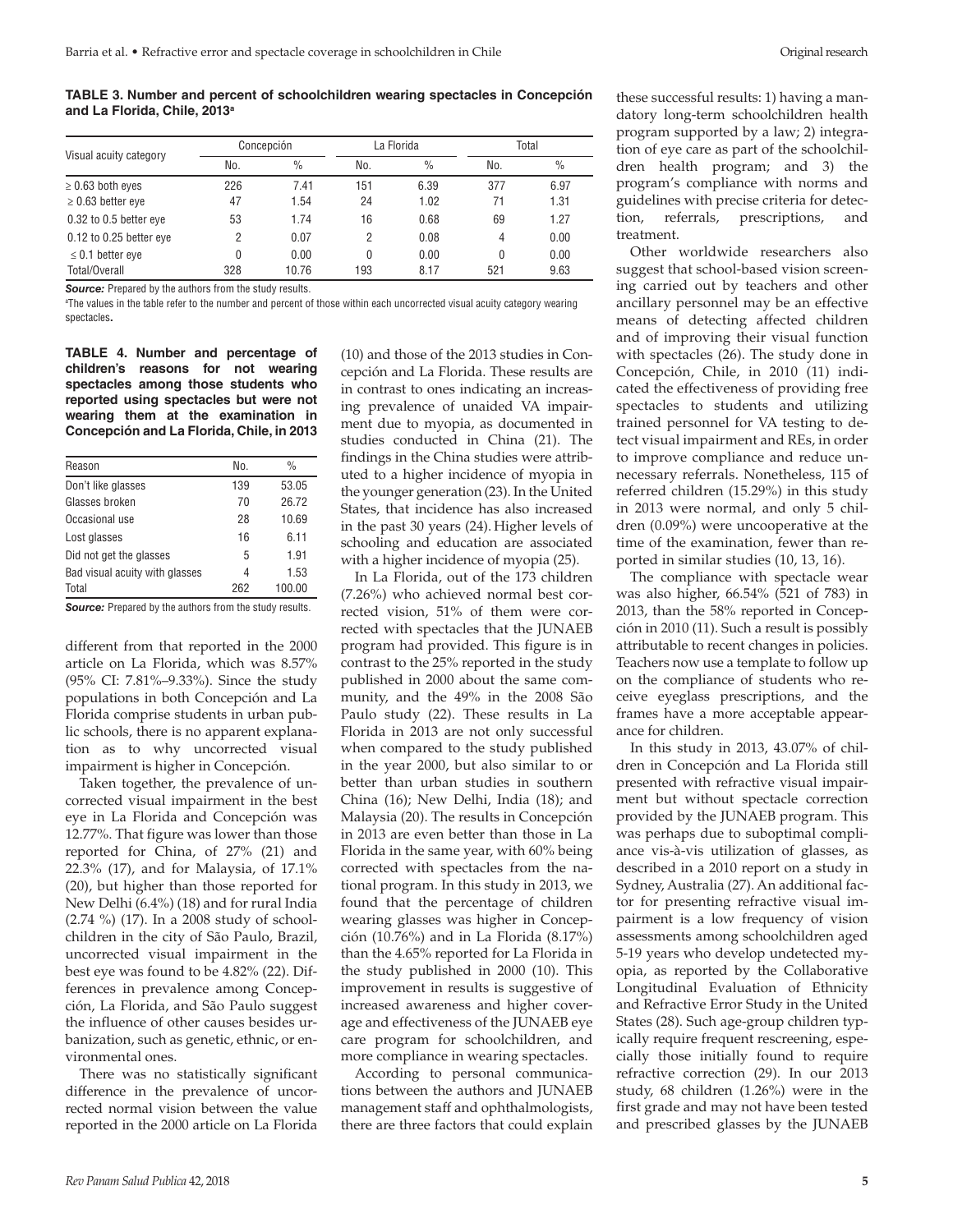# **TABLE 5. Number and percentage of causes of uncorrected visual acuity (VA) 0.50 or worse among schoolchildren in Concepción and La Florida, Chile, in 2013**

| Cause                         | Children with $VA \leq 0.50$<br>(in one or both eyes) | Percent prevalence in the population<br>$(n = 5 412)$ (in one or both eyes) <sup>a</sup> |
|-------------------------------|-------------------------------------------------------|------------------------------------------------------------------------------------------|
| Refractive error <sup>b</sup> | 794 (85.50%)                                          | 14.70%                                                                                   |
| Amblyopia                     | 185 (19.90%)                                          | 3.42%                                                                                    |
| <b>Strabismus</b>             | 115 (12.40%)                                          | 2.12%                                                                                    |
| Did not come to exam          | $92(9.90\%)$                                          | 1.70%                                                                                    |
| Unexplained cause             | $32(3.40\%)$                                          | 0.59%                                                                                    |
| Corneal opacity               | $4(0.40\%)$                                           | 0.07%                                                                                    |
| Retinal disorders             | $4(0.40\%)$                                           | 0.07%                                                                                    |
| Keratoconus                   | $3(0.30\%)$                                           | 0.06%                                                                                    |
| Optic atrophy                 | $3(0.30\%)$                                           | 0.06%                                                                                    |
| Ocular trauma                 | $2(0.20\%)$                                           | 0.04%                                                                                    |
| Any cause                     | 929 (100.00%)                                         | 17.20%                                                                                   |

**Source:** Prepared by the authors from the study results.

a Children with visual acuity 0.50 or worse in one or both eyes may represent two different causes of reduced vision. Thus, the total for all causes exceeds the any-cause number.

b Refractive error was assigned as the cause of reduced vision in one or both eyes in 534 children with subjective refraction by the ophthalmologists at the referral center, and in 260 children at the time of the visual acuity exam at the school with uncorrected visual acuity  $\leq 0.50$  presenting normal vision using spectacles.

program before the study. Another important associated factor for not wearing glasses is that of having visual impairment in just one eye.

Further qualitative research is needed to assess the key determinants for increasing effectiveness of the eye care programs among schoolchildren, as well as to determine the impact that correcting refractive errors caused by visual impairment has on children's school performance and quality of life (30).

Two children (0.04%) in our study presented functional low vision, which is an uncorrectable or untreatable visual impairment (31). These two children had been integrated into the school, and wore special optical aids

provided by JUNAEB, indicating the educational system's inclusiveness of the two children.

This study presents evidence of a national program that is increasingly meeting the visual impairment needs of schoolchildren. As a result of policy changes, there is a higher percentage of children using corrective devices (compliance with spectacle use). Several strategies to increase compliance and make the JUNAEB program even more effective are: (i) adhering to national and international standards on school health; (ii) developing, implementing, and monitoring long-term policies, thus providing sustainability and ongoing improvement in the effectiveness of the program; and (iii) integrating

# **REFERENCES**

- 1. Zaba J. Children's vision care in the 21st century & its impact on education, literacy, social issues, & the workplace: a call to action. J Behav Optom. 2011;22(2):39–41.
- 2. Pradhan KB. Impact of uncorrected vision on productivity−a study in an industrial setting a pair of spectacles. J Multidiscip Res Healthc. 2015;1(2):119–31.
- 3. Cochrane G, Lamoureux E, Keeffe J. Defining the content for a new quality of life questionnaire for students with low vision (The impact of vision impairment on children: IVI\_C). Ophthal Epidemiol. 2008;15(2)114–20.
- 4. Resnikoff S, Pascolini D, Mariotti SP, Pokharel GP. Global magnitude of visual impairment caused by uncorrected refractive errors in 2004. Bull World Health Organ. 2008;86(1):63–70.
- 5. Tarczy-Hornoch K, Varma R, Cotter SA, McKean-Cowdin R, Lin JH, Borchert MS, et al. Risk factors for decreased visual acuity in preschool children. Ophthalmol. 2011 Nov;118(11):2262–73.
- 6. Glewwe P, Park A, Zhao. Visualizing development: eyeglasses and academic performance in rural primary schools in China. St. Paul: Center for International Food and Agricultural Policy, University of Minnesota, Department of Applied Economics; 2012. Available from [http://](http://ageconsearch.umn.edu/bitstream/120032/2/WP12�2.pdf) [ageconsearch.umn.edu/bitstream/](http://ageconsearch.umn.edu/bitstream/120032/2/WP12�2.pdf) [120032/2/WP12–2.pdf](http://ageconsearch.umn.edu/bitstream/120032/2/WP12�2.pdf) Accessed on 15 March 2017.
- 7. Krumholtz I. Results from a pediatric vision screening and its ability to predict academic performance. Optom. 2000;71(7): 426–30.

children with visual disabilities into regular schools.

There were some limitations to this study. Since the sample size was calculated to be representative of the *entire group* of schoolchildren, and not calculated to be representative of *each age group*, an equal sample of about 1 800 children was drawn from each of the three age groups, and no comparisons on prevalence of visual impairment were made among the three age groups. The sampling in this study was school based, whereas the baseline study in Chile published in 2000 was population based. Despite the fact that schooling is available in 99% of Chile, school-based sampling would underrepresent the scope of visual disability and blindness.

**Acknowledgments.** The authors thank all the following for their support: the Junta Nacional de Auxilio Escolar y Becas (JUNAEB) in Chile, the professional staff who participated in the study, the Ministry of Health of Chile, and the Pan American Health Organization.

**Funding.** This study was financially supported by Chile's Fondo Nacional de Investigación y Desarrollo en Salud (FO-NIS) grant number SA12I2223 of December 2012.

#### **Conflicts of Interest.** None declared.

**Disclaimer.** Authors hold sole responsibility for the views expressed in the manuscript, which may not necessarily reflect the opinion or policy of the *RPSP/ PAJPH* or PAHO.

- 8. Cass HD, Sonksen PM, McConachie HR. Developmental setback in severe visual impairment. Arch Dis Child. 1994;70: 192–6.
- 9. American Academy of Ophthalmology. Pediatric ophthalmology/strabismus summary benchmarks - 2016. Available from: [https://www.aao.org/summary](https://www.aao.org/summary-benchmark-detail/pediatric-ophthalmology-strabismus-summary-benchma)[benchmark-detail/pediatric-ophthalmol](https://www.aao.org/summary-benchmark-detail/pediatric-ophthalmology-strabismus-summary-benchma)[ogy-strabismus-summary-benchma](https://www.aao.org/summary-benchmark-detail/pediatric-ophthalmology-strabismus-summary-benchma) Accessed on 15 March 2017.
- 10. Maul E, Barroso S, Muñoz SR, Sperduto RD, Ellwein LB. Refractive error study in children: results from La Florida, Chile. Am J Ophthalmol. 2000 Apr 1;129(4): 445–54.
- 11. Barria von Bischhoffshausen F, Muñoz B, Riquelme A, Ormeño MJ, Silva JC. Spectacle-wear compliance in school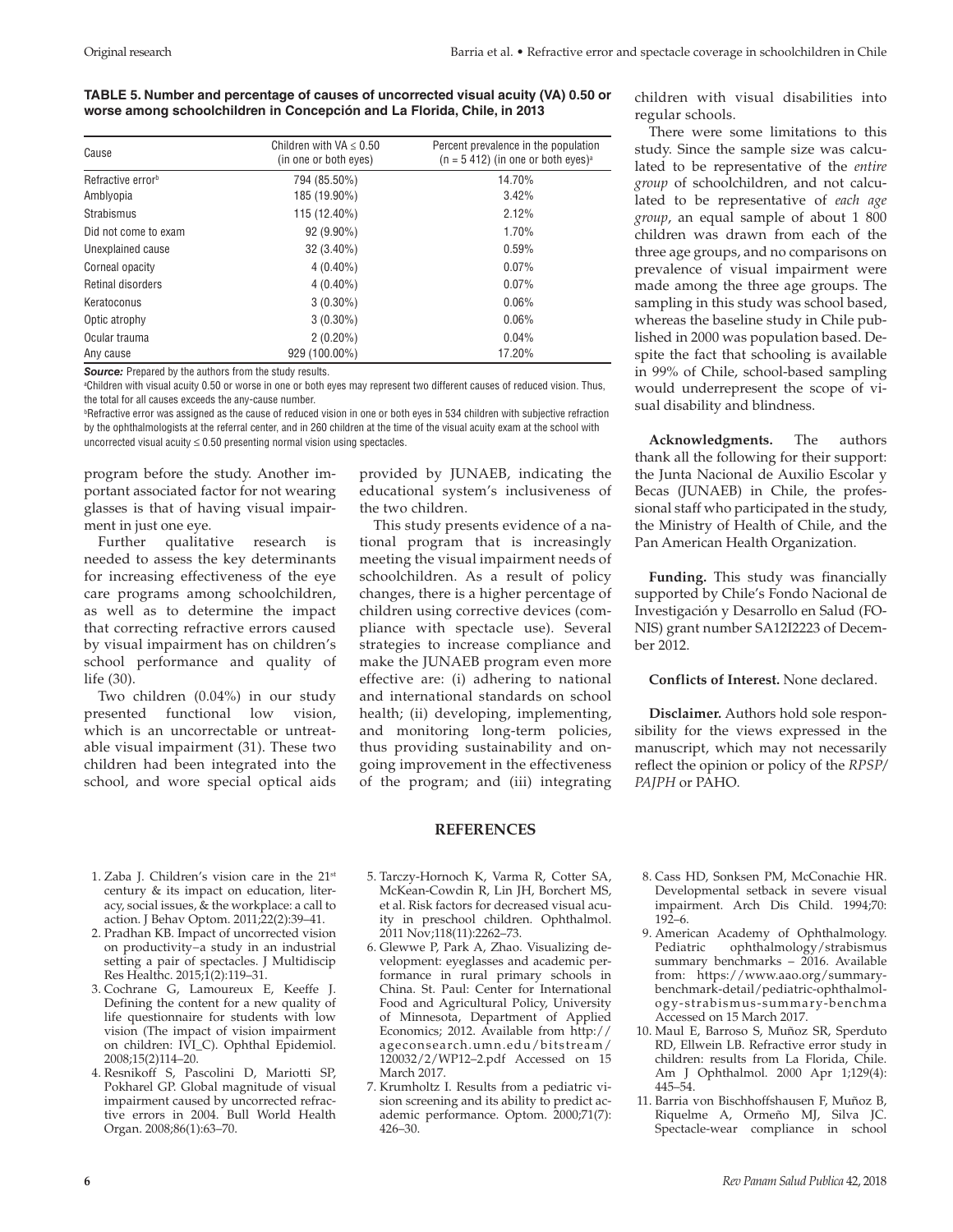children in Concepción, Chile. Ophthal Epidem. 2014;21(6):362–9.

- 12. Junta Nacional de Auxilio Escolar y Becas, Ministerio de Educación, Gobierno de Chile. JUNAEB, Ministerio de Educación, Gobierno de Chile. Available from [https://](https://www.junaeb.cl/) [www.junaeb.cl/](https://www.junaeb.cl/) Accessed on 15 March 2017.
- 13. Negrel AD, Maul E, Pokharel GP, Zhao J, Ellwein LB. Refractive error study in children: sampling and measurement methods for a multi-country survey. Am J Ophthalmol. 2000;129(4):421–6.
- 14. Pokharel GP, Negrel AD, SR Muñoz, Ellwein LB. Refractive error study in children: results from Mechi Zone, Nepal. Am J Ophthalmol. 2000;129(4):436–44.
- 15. Zhao J, Pan X, Sui R, Muñoz SR, Sperduto RD, Ellwein LB. Refractive error study in children: results from Shunyi District, China. Am J Ophthalmol. 2000;129(4):427–35.
- 16. He M, Zeng J, Liu Y, Pokharel GP Ellwein LB. Refractive error and visual impairment in urban children in southern China. Invest Ophthalmol Vis Sci. 2004;45(3):793–9.
- 17. Dandona R, Dandona L, Srinivas M, Sahare P, Narsaiah S, Muñoz SR, et al. Refractive error in children in a rural population in India. Invest Ophthalmol Vis Sci. 2002;43(3):615–22.
- 18. Murthy GVC, Gupta SK, Ellwein L, Muñoz SR, Pokharel GP, Sanga L, et al. Refractive error in children in an urban population in New Delhi. Invest Ophthalmol Vis Sci. 2002;43(3):623–31.
- 19. Naidoo KS, Raghunandan A, Mashige KP, Govender P, Holden BA, Pokharel GP, et al.

Refractive error and visual impairment in African children in South Africa. Invest Ophthalmol Vis Sci. 2003;44(9):3764–70.

- 20. Goh PP, Abqariyah Y, Pokharel GP, Ellwein LB. Refractive error and visual impairment in school-age children in Gombak District, Malaysia. Ophthalmol. 2005;112(4): 678–85.
- 21. He M, Huang W, Zheng Y, Huang L, Ellwein LB. Refractive error and visual impairment in school children in rural southern China. Ophthalmol. 2007;114(2): 374–82.
- 22. Salomão S, Cinoto RW, Berezovsky A, Mendieta L, Nakanami C, Lipener C, et al. Prevalence and causes of visual impairment in low–middle income school children in São Paulo, Brazil. Invest Ophthalmol Vis Sci. 2008;49(10):4308–13.
- 23. Lin Z, Gao TY, Vasudevan B, Jhanji V, Ciuffreda KJ, Zhang P, et al. Generational difference of refractive error and risk factors in the Handan Offspring Myopia Study. Invest Ophthalmol Vis Sci. 2014; 55(9):5711–7.
- 24. Vitale S, Sperduto RD, Ferris FL 3rd. Increased prevalence of myopia in the United States between 1971-1972 and 1999-2004. Arch Ophthalmol. 2009;127(12): 1632–9.
- 25. Mirshahi A, Ponto K, Hoehn R, Zwiener I, Zeller T, Lackner K, et al. Myopia and level of education: results from the Gutenberg Health Study. Ophthalmol. 2014;121(10): 2047–52.
- 26. Sharma A, Congdon N, Patel M, Gilbert C. School-based approaches to the correction

of refractive error in children, Surv Ophthalmol 2012;57(3):272–83.

- 27. Leone JF, Mitchell P, Morgan IG, Kifley A, Rose KA. Use of visual acuity to screen for significant REs in adolescents: Is it reliable? Arch Ophthalmol. 2010;128(7): 894–9.
- 28. Kleinstein RN, Sinnott LT, Jones-Jordan LA, Sims J, Zadnik K; Collaborative Longitudinal Evaluation of Ethnicity and Refractive Error Study Group. New cases of myopia in children. Arch Ophthalmol. 2012;130(10)1274–9.
- 29. Zhao J, Mao J, Luo R, Li F, Munoz SR, Ellwein LB The progression of refractive error in school-age children: Shunyi district, China. Am J Ophthalmol. 2002;134(5): 735–43.
- 30. Schneider J, Leeder SR, Gopinath B, Wang JJ, Mitchell P. Frequency, course, and impact of correctable visual impairment (uncorrected refractive error). Surv Ophthalmol. 2010;55(6):539–60.
- 31. Limburg H, Espinoza R, Lansingh VC, Silva JC. Functional low vision in adults from Latin America: findings from population-based surveys in 15 countries. Rev Panam Salud Publica. 2015;37(6): 371–8.

Manuscript received on 17 May 2017. Revised version accepted for publication on 17 August 2017.

# **RESUMEN** *Objetivo***.** Evaluar la repercusión de las medidas para reducir la deficiencia visual

# **Prevalencia de los errores refractivos y cobertura del uso de lentes en escolares de dos zonas urbanas de Chile**

mediante la detección y el tratamiento de los errores refractivos en escolares de dos zonas urbanas de Chile. *Métodos***.** En el 2013, en las comunas de Concepción y La Florida, realizamos un estudio transversal multicéntrico, con muestreo en varias etapas, con los métodos del estudio de error refractivo en niños conocido como RESC por su sigla en inglés. La

agudeza visual mejor corregida se evaluó con un agujero estenopeico, con y sin lentes. Se calculó la cobertura de la corrección de las deficiencias visuales secundarias a errores de refracción. *Resultados***.** Examinamos a 5 412 escolares en las comunidades de Concepción

 $(n = 3049)$  y La Florida (n = 2363). Se encontró una agudeza visual sin corrección >0,63 cuando menos en un ojo en 4 721 niños (87,23%; intervalo de confianza de 95% [IC]: 86,58%–88,30%). De los niños restantes, 1 017 (18,79%; IC de 95%: 17,78%–19,80%) tenían una agudeza visual <0,5 cuando menos en un ojo. De los 691 niños con deficiencia visual sin corrección con ambos ojos abiertos (12,77%; IC de 95%: 11,9%–13,64%), 476 niños lograron la visión normal con la mejor corrección posible (8,76%; IC de 95%: 8,03%–9,49%); 271 de estos 476 (56,93%) tenían agudeza visual normal en el ojo mejor al inicio.

*Conclusiones***.** Encontramos una mayor cobertura de los servicios para la deficiencia visual secundaria a errores refractivos y un mayor porcentaje de niños que usaban lentes en comparación con los valores notificados para La Florida en un artículo publicado en el 2000. La Junta Nacional de Auxilio Escolar y Becas (JUNAEB) de Chile está logrando mejores resultados en su programa de atención oftalmológica para los escolares.

**Palabras clave** Errores de refracción; estudiantes; selección visual; anteojos; cooperación del paciente; Chile.